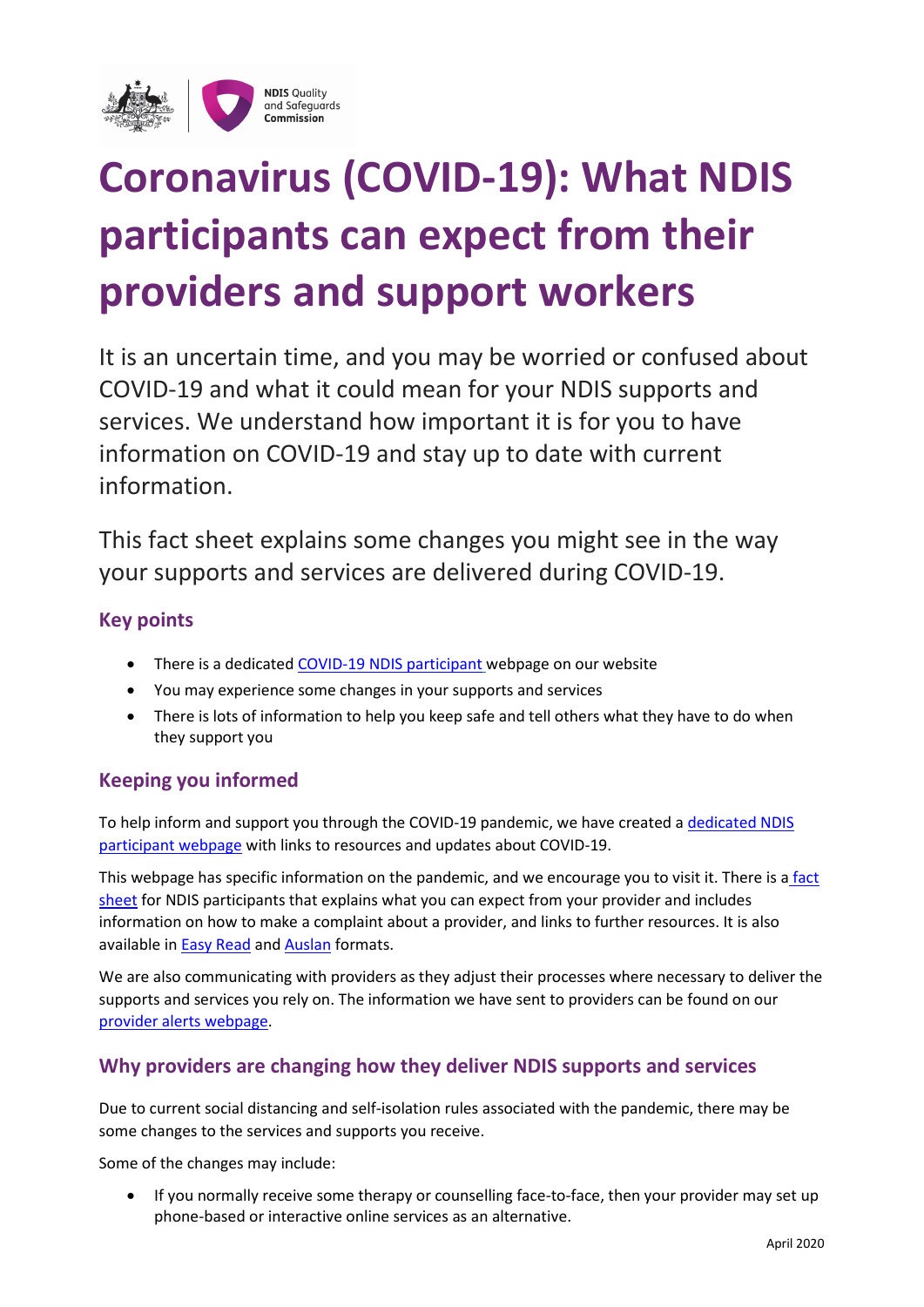

- If you usually undertake group recreational activities then your provider may set up activities that can be provided in your home, such as sing-alongs, cooking activities or craft.
- Instead of taking you to the supermarket to buy groceries, your support worker might do the shopping for you now and deliver your shopping to you at home.
- You could talk to your family and friends through telephone/video calls instead of face-to-face so you can keep in contact.

If there are any changes, then your provider should:

- seek your input regarding sudden changes to your activities
- provide you with the right information and seek your views about adjustments and changes.

#### **Any changes due to COVID-19**

It is important to recognise that providers are continuing to provide supports and services in a difficult situation. But despite this they are **obligated to notify us** if they think there could be a significant impact on the supports and services you receive.

If you feel that the changes being made to your supports are not being communicated with you properly, or causing you distress, then you should [contact](https://www.ndiscommission.gov.au/about/complaints) us.

### **Keeping important supports in place**

Our focus continues to be on the quality and safety of supports and services NDIS providers deliver to people with disability. Providers need to effectively respond to a crisis and continue to provide the supports and services you need to stay well and safe. Because of this, we have been working with them on their business continuity plans.

As part of those plans, they must:

- keep your records up to date, clear, accessible, and available should new or temporary staff be required to support you
- put clear communication channels in place to ensure staff, any third parties, as well as you and your support network receive the information you need at the right time and in the most appropriate way.

Please note also that at this time all NDIS providers, registered and unregistered, are still **obligated to protect and prevent you from experiencing harm** arising from poor quality or unsafe supports, abuse, neglect and exploitation, or poorly managed changes to supports.

#### **Influenza**

Australia is now heading into the influenza (flu) season, which is expected to overlap with the current COVID-19 pandemic.

Flu vaccinations are available now. The flu vaccination will help protect you from becoming seriously ill with flu, although it can't protect you from getting sick from COVID 19.

If you want or need a flu vaccination, then you should arrange it now, or ask one of your providers to help you.

If you have questions about the flu vaccination speak with your doctor.